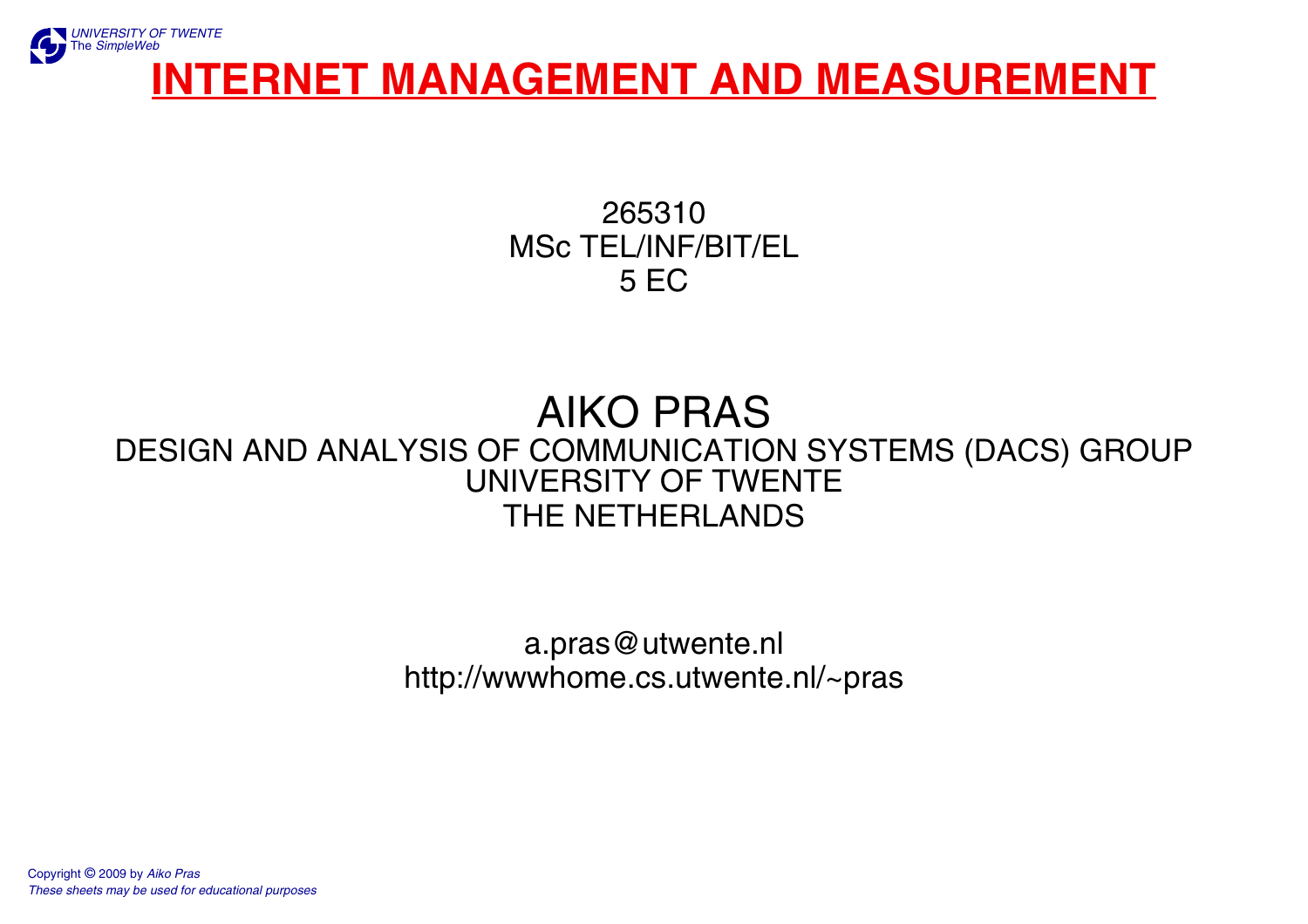

# **ABOUT DACS**

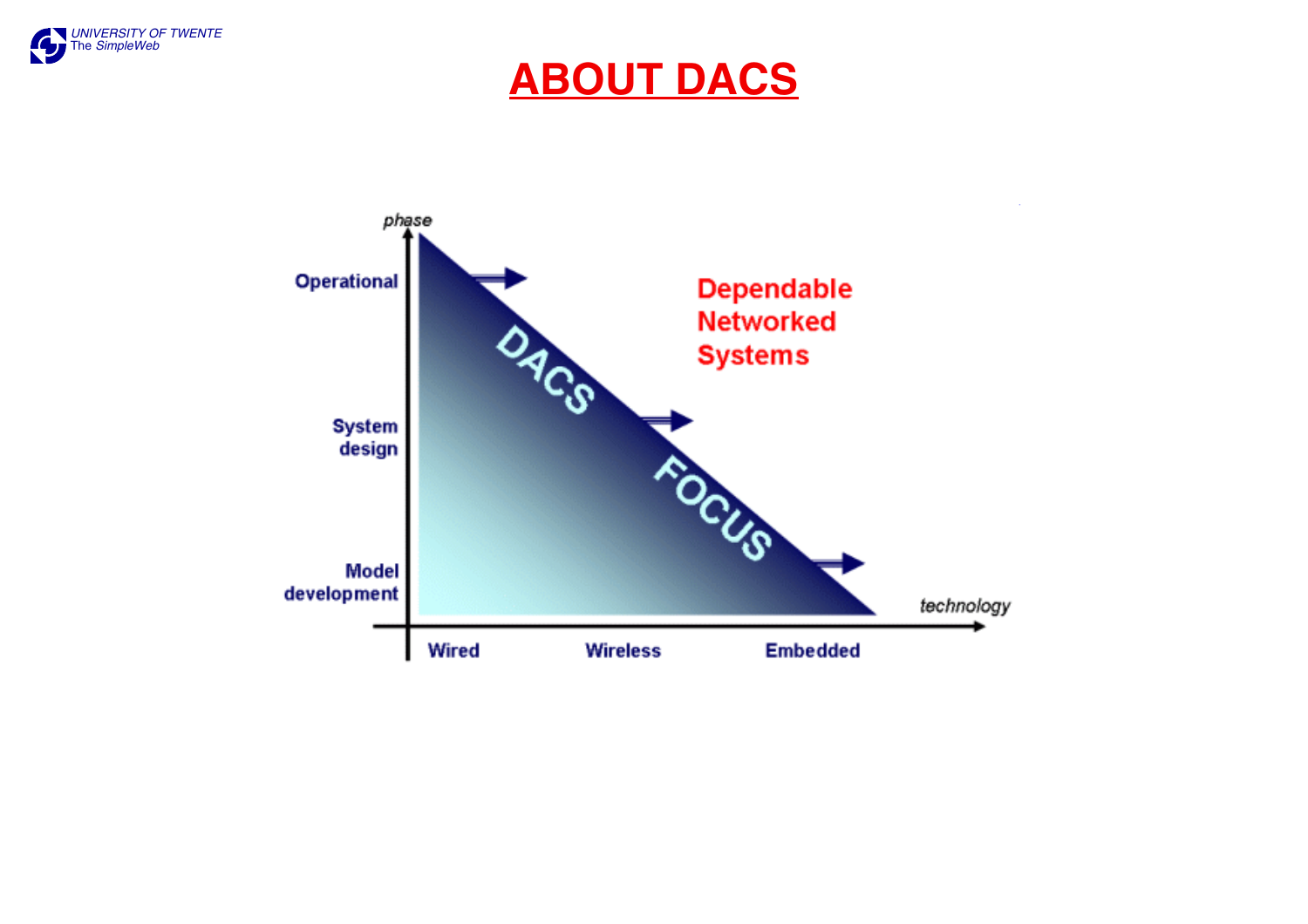

# **PURPOSE OF THIS COURSE**

# THE PURPOSE OF THIS COURSEIS TO GET AN UNDERSTANDING OF:

• WHICH MANAGEMENT INFORMATION EXISTS WITHIN THE INTERNET

• WHO DEFINES THIS INFORMATION

• THE SYNTAX IN WHICH THIS INFORMATION IS DESCRIBED

• THE PROTOCOLS THAT ALLOW THIS INFORMATIONTO BE MONITORED / MODIFIED

• HOW TO MEASURE THE FLOW OF INTERNET DATA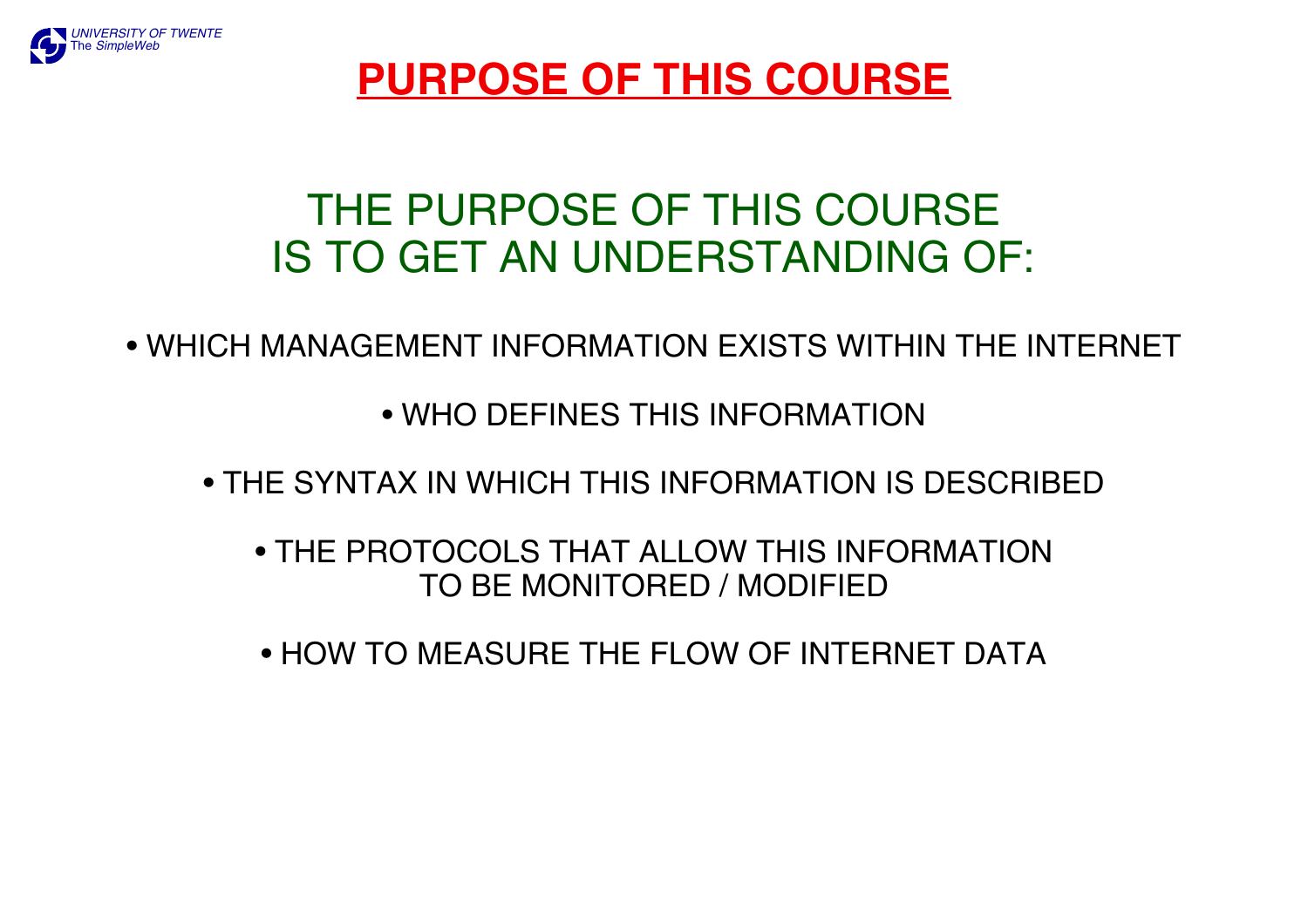

# **MATERIAL**

# BOOK

William Stallings: SNMP, SNMPv2, SNMPv3, RMON 1 & 2; Addison Wesley, ISBN 0-201-48534-6

#### • PODCAST / REAL MEDIA PRESENTATIONShttp://www.simpleweb.org/tutorials/video/

• SLIDEShttp://www.simpleweb.org/tutorials/slides.html

#### • EXERCISEShttp://www.simpleweb.org/tutorials/exercises.html

## • TELETOP WEBSITE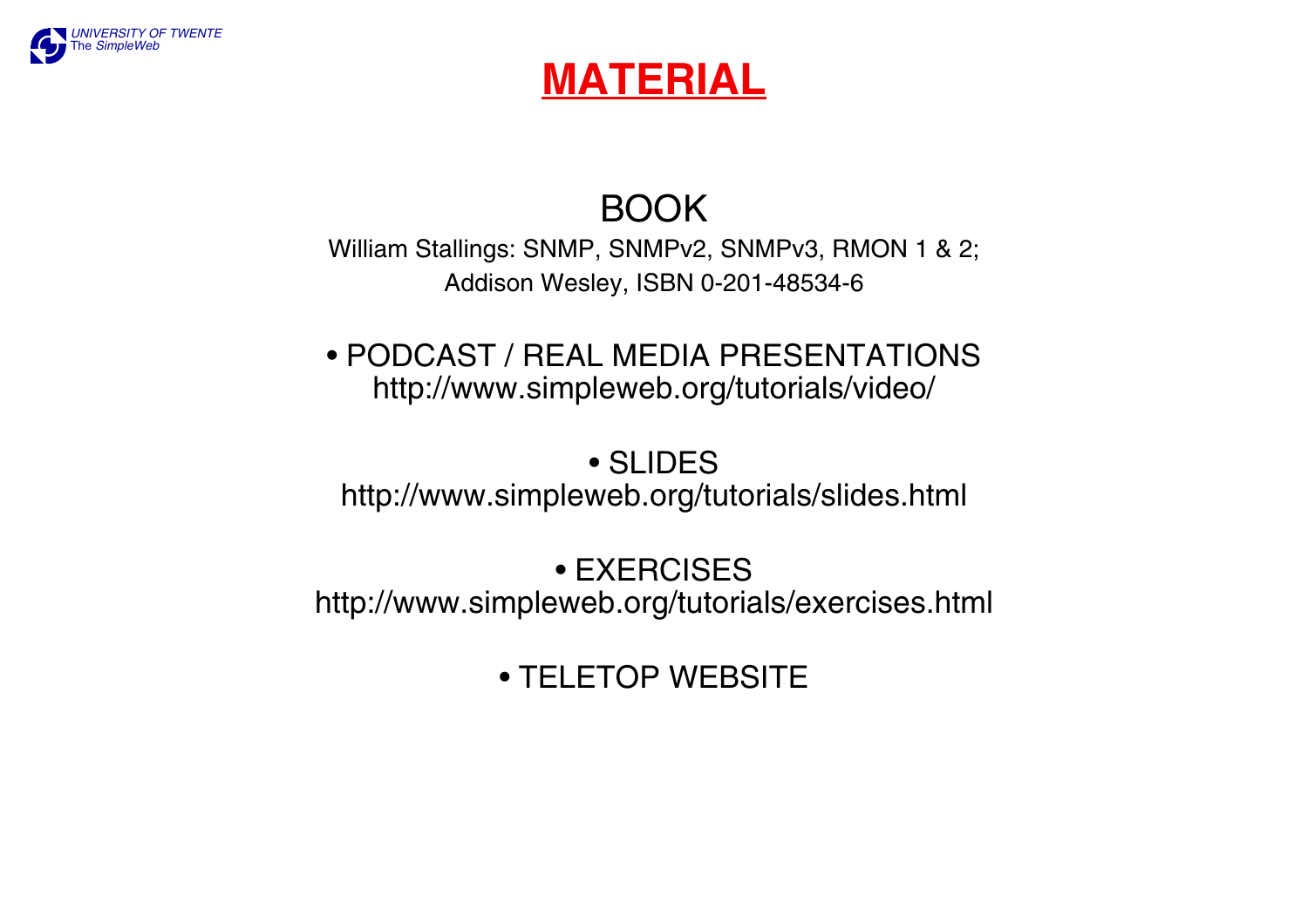

## **COURSE ORGANIZATION**

# COURSE CONSISTS OF THREE ELEMENTS:

## • FIVE LECTURES IN CLASS ROOM

- TWO LECTURES AS SELF STUDY
	- SEVEN EXERCISES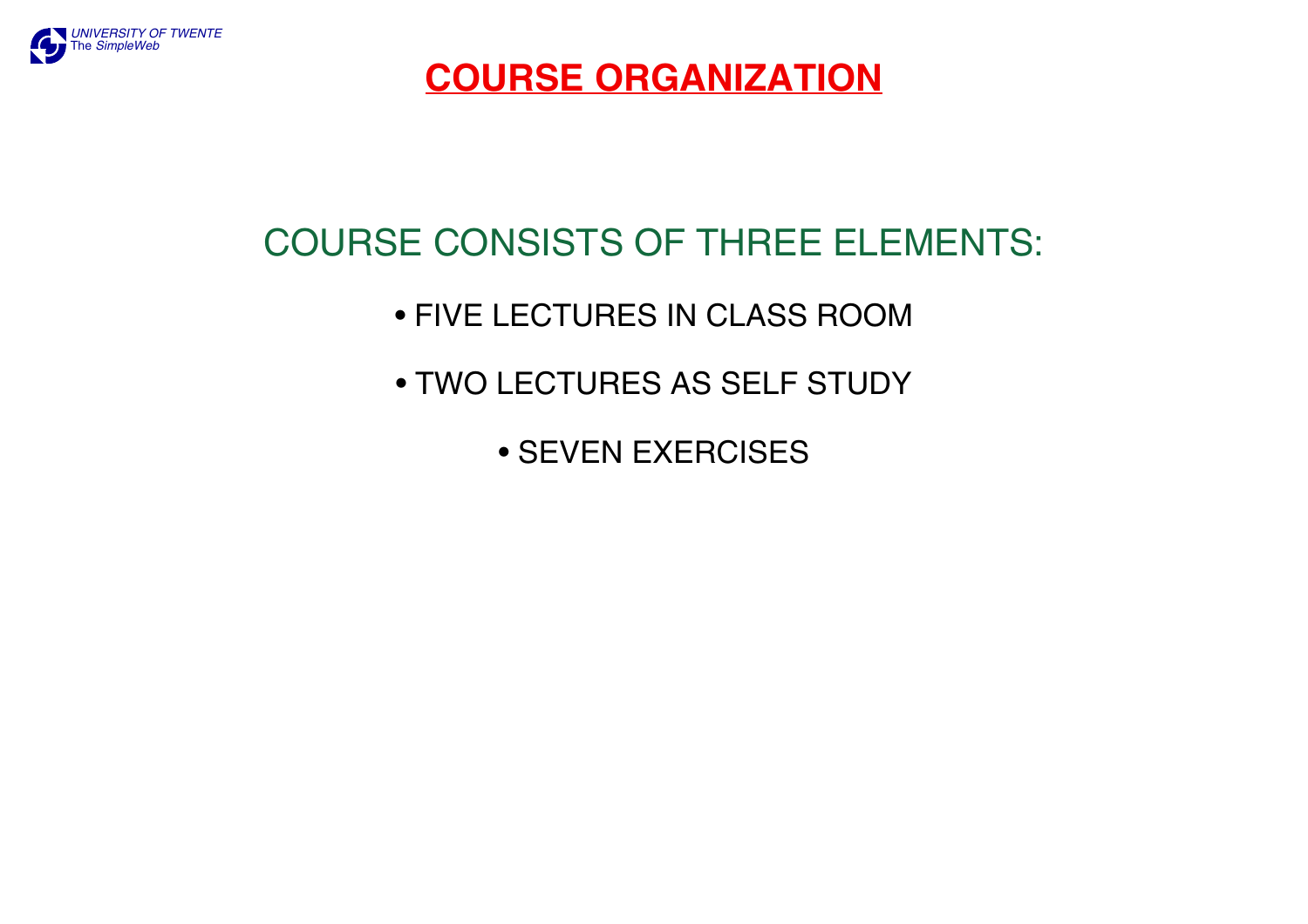

| <b>DATE</b>    | <b>LOCATION TOPIC</b> |                                                      |  |  |
|----------------|-----------------------|------------------------------------------------------|--|--|
| 21 APRIL       | <b>LA A128</b>        | <b>INTRODUCTION</b>                                  |  |  |
| 28 APRIL       | <b>LA A128</b>        | SIMPLE NETWORK MANAGEMENT PROTOCOL (GUEST LECTURE)   |  |  |
| <b>26 MAY</b>  | <b>LA A128</b>        | SNMPv3, DISTRIBUTED MANAGEMENT                       |  |  |
| 2 JUNE         | <b>LA A128</b>        | <b>INTERNET MEASUREMENTS (NETFLOW) - RAMIN SADRE</b> |  |  |
| 9 JUNE         | <b>LA A128</b>        | NEW APPROACHES: WEB-SERVICES FOR MANAGEMENT          |  |  |
| <b>16 JUNE</b> | <b>LA A128</b>        | <b>BACK-UP DATE / MAY NOT BE NEEDED</b>              |  |  |

# NOTE: NO LECTURE ON 12 & 19 MAY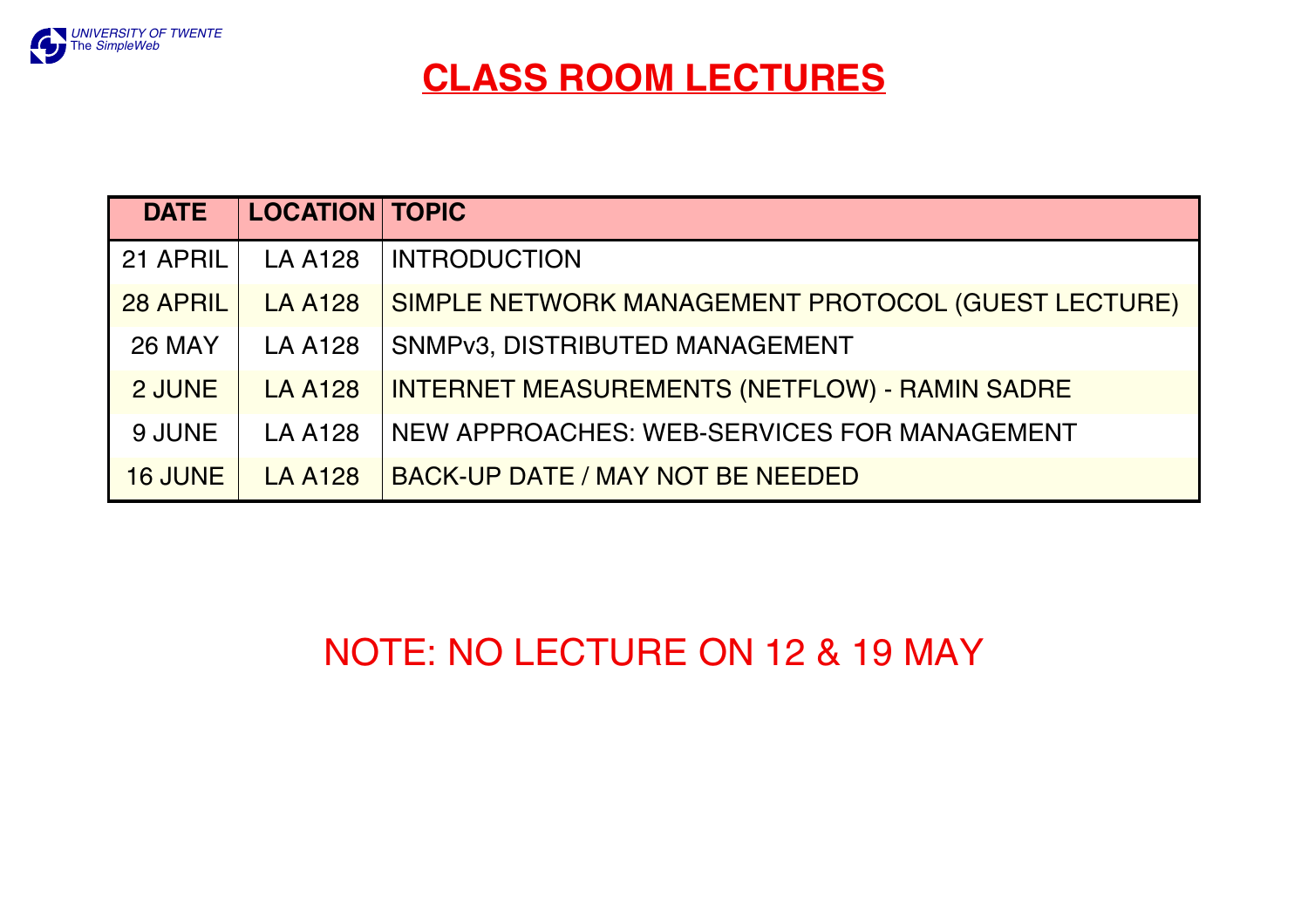

## **SELF STUDY LECTURES**

| <b>DATE DONE</b> | <b>TOPIC</b>                        |
|------------------|-------------------------------------|
| 28 APRIL         | STRUCTURE OF MANAGEMENT INFORMATION |
| <b>12 MAY</b>    | <b>MANAGEMENT INFOMATION BASES</b>  |

# MATERIAL:

#### • PODCASTShttp://www.simpleweb.org/tutorials/video/

• BOOK OF STALLINGS William Stallings: SNMP, SNMPv2, SNMPv3, RMON 1 & 2; Addison Wesley, ISBN 0-201-48534-6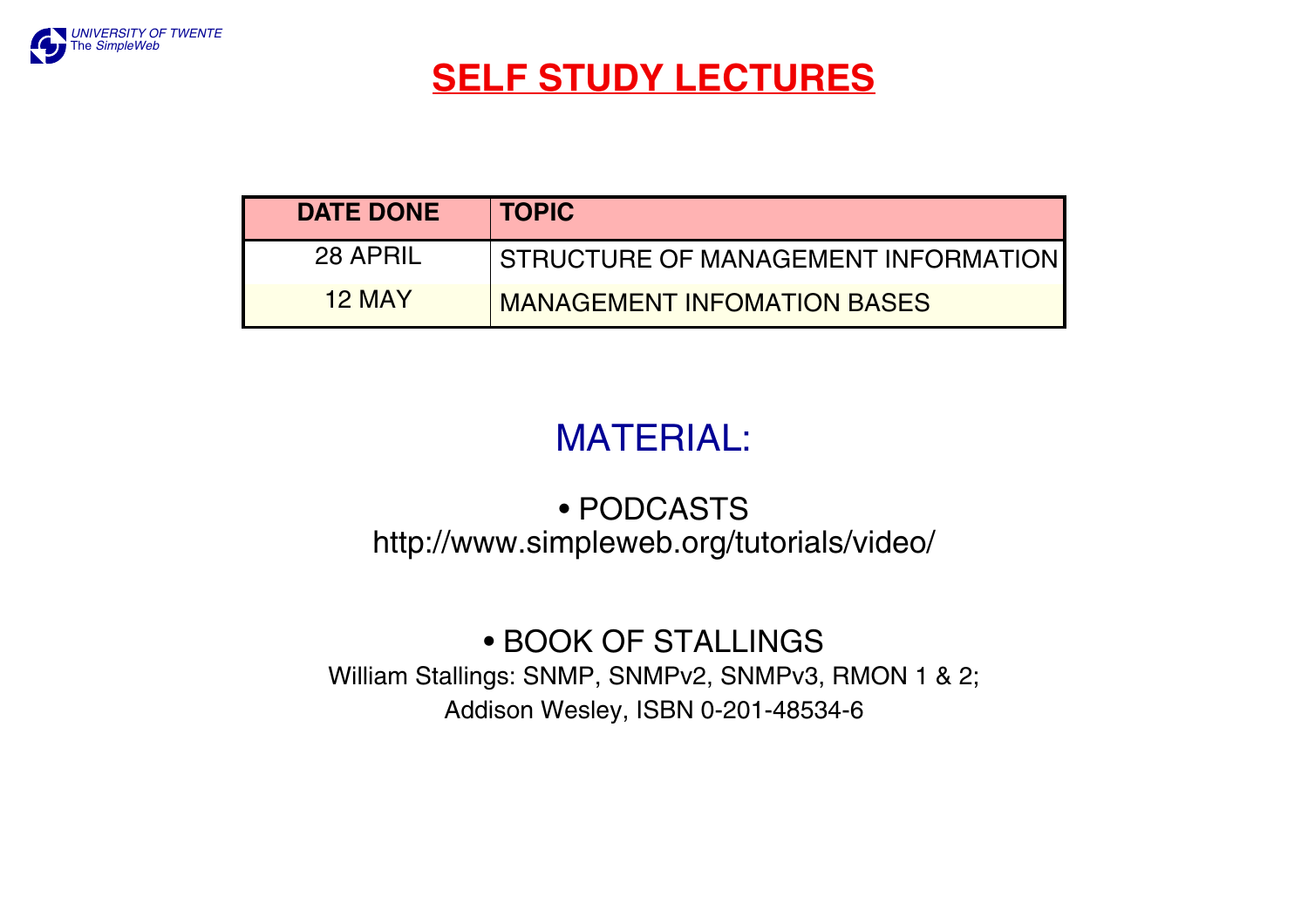

#### **EXERCISES:**

| <b>EXERCISE</b> | <b>READY</b>    | <b>TOPIC</b>                                                     | <b>WEIGHT</b> |
|-----------------|-----------------|------------------------------------------------------------------|---------------|
|                 | 28 APRIL        | STRUCTURE OF MANAGEMENT INFORMATION                              | 10%           |
| $\overline{2}$  | <b>12 MAY</b>   | <b>MANAGEMENT INFORMATION BASES</b>                              | 10%           |
| 3               | <b>19 MAY</b>   | ASN.1 DECODING OF A SNMP PACKET                                  | 10%           |
| $\overline{4}$  | <b>26 MAY</b>   | <b>INSTALLING A SNMP AGENT</b>                                   | 10%           |
| 5               | 2 JUNE          | SNMP: COMPARISON VERSION 1, 2 AND 3                              | 15%           |
| 6               | <b>1-5 JUNE</b> | <b>EXPERIMENT WITH MANAGEMENT APPLICATIONS</b>                   |               |
|                 | 12 JUNE         | <b>REPORT OF EXPERIMENT</b>                                      | 15%           |
| $\overline{7}$  | 21 JUNE         | <b>WRITE AN AGENT EXTENSION OR</b><br><b>WRITE A SHORT PAPER</b> | 30%           |

• EXERCISE 1, 2, 3 & 5: TO BE PERFORMED AS INDIVIDUALS • EXERCISE 4, 6 & 7: TO BE PERFORMED IN GROUPS OF TWO STUDENTS • FIRST FIVE EXERCISES: SAME FOR ALL• LAST TWO EXERCISES: DIFFERENT FOR ALL GROUPS

• SUBMISSION OF RESULTS VIA TELETOP (DEADLINES: 8:00)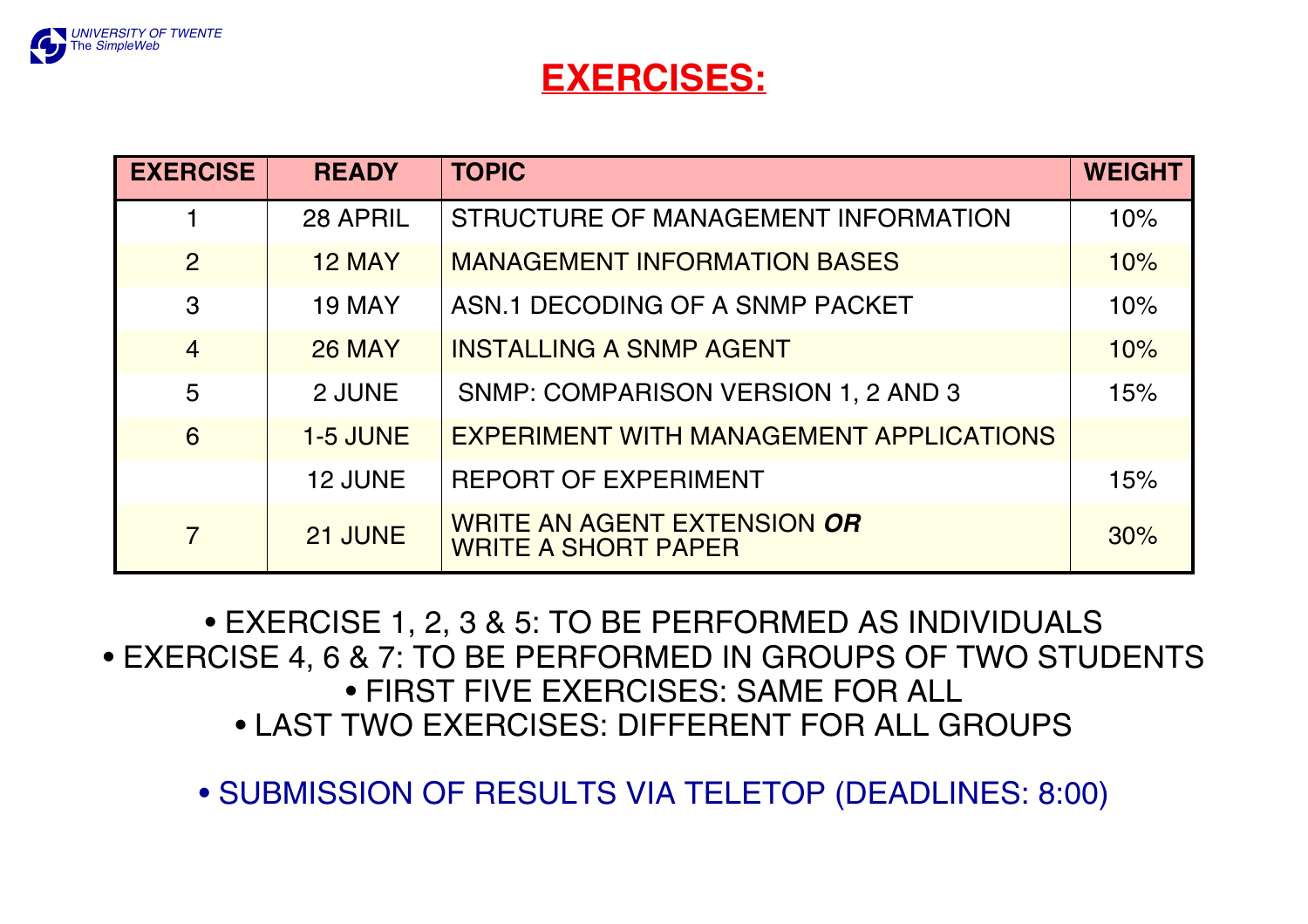# **DETAILED OVERVIEW**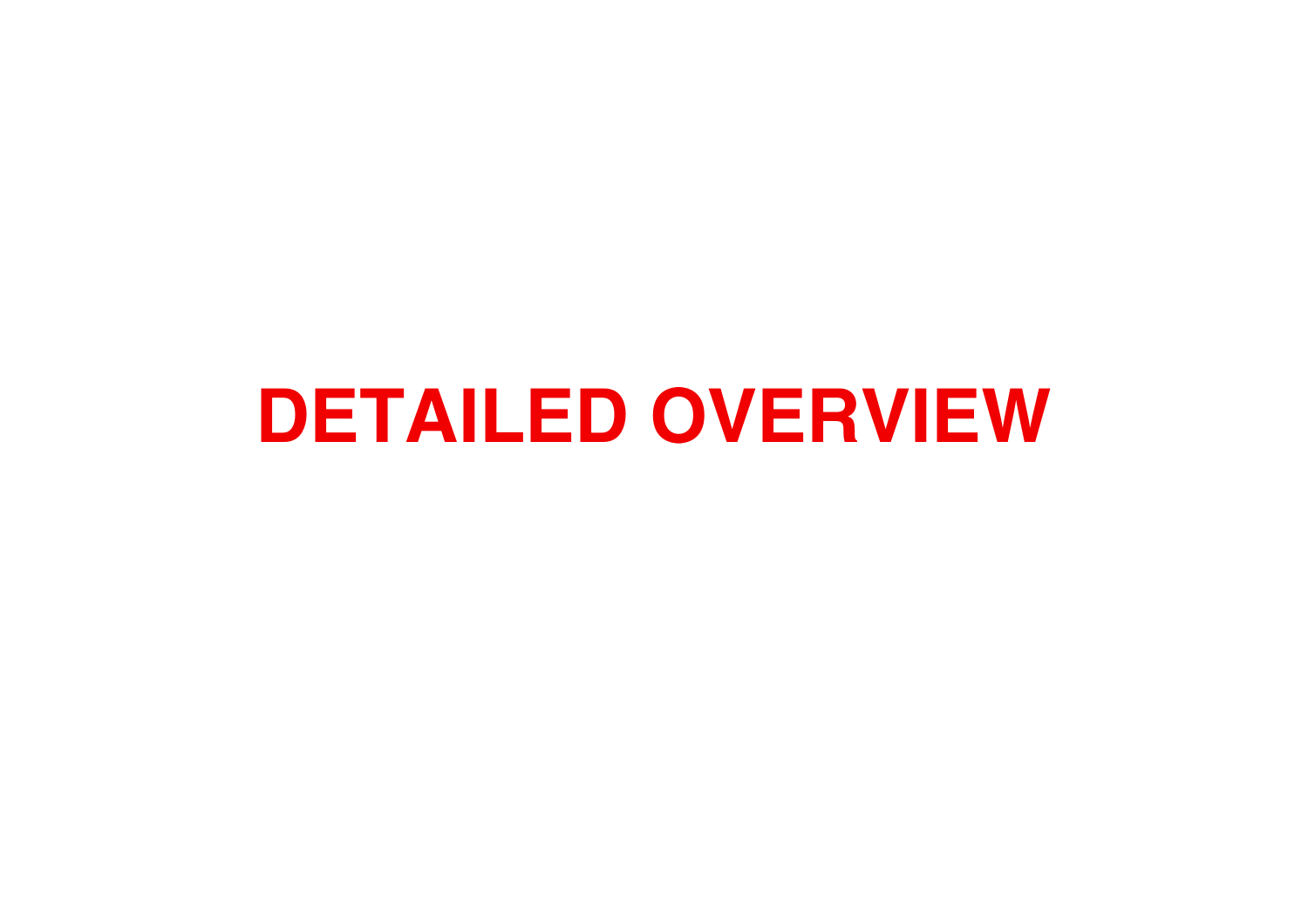ON APRIL 21, 2009 • STALLINGS CHAPTERS 1, 2 & 4 • PODCASTS: MANAGEMENT STANDARDS + INTRODUCTION TO SNMP

## EXAMPLES OF MANAGEMENT INFORMATION

#### DIFFERENT APPROACHES TO MANAGEMENT• AD-HOC APPROACHES• STANDARD APPROACHES

SNMP

- BASIC OPERATION
	- HISTORY
	- STANDARDS
		- GOALS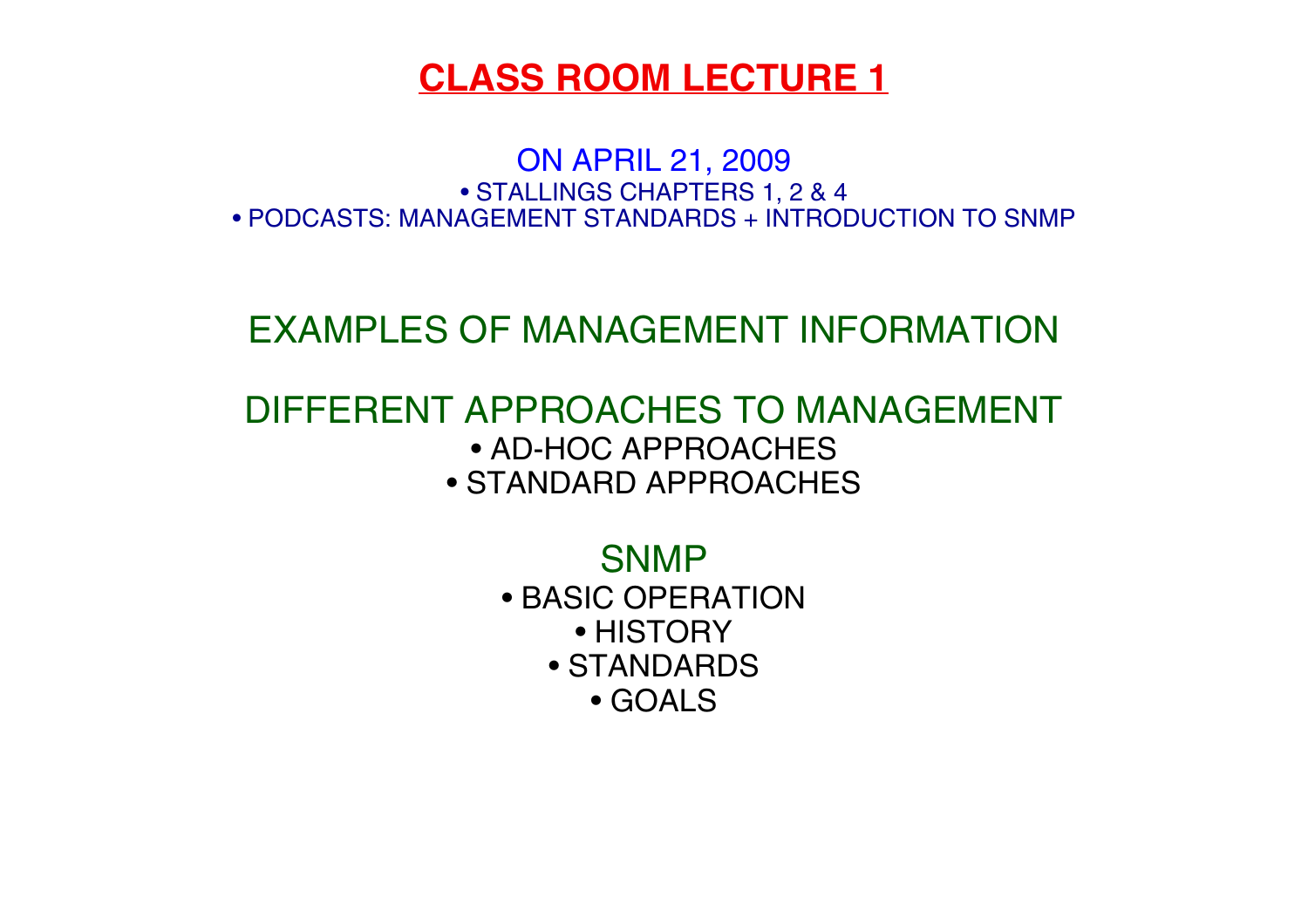## **SELF STUDY LECTURE 1**

DONE BEFORE APRIL 28, 2009 • STALLINGS CHAPTERS 5 & 11• PODCAST: SMI

# STRUCTURE OF MANAGEMENT INFORMATION

• SCALARS

• TABLES

• ROW CREATION

• TEXTUAL CONVENTIONS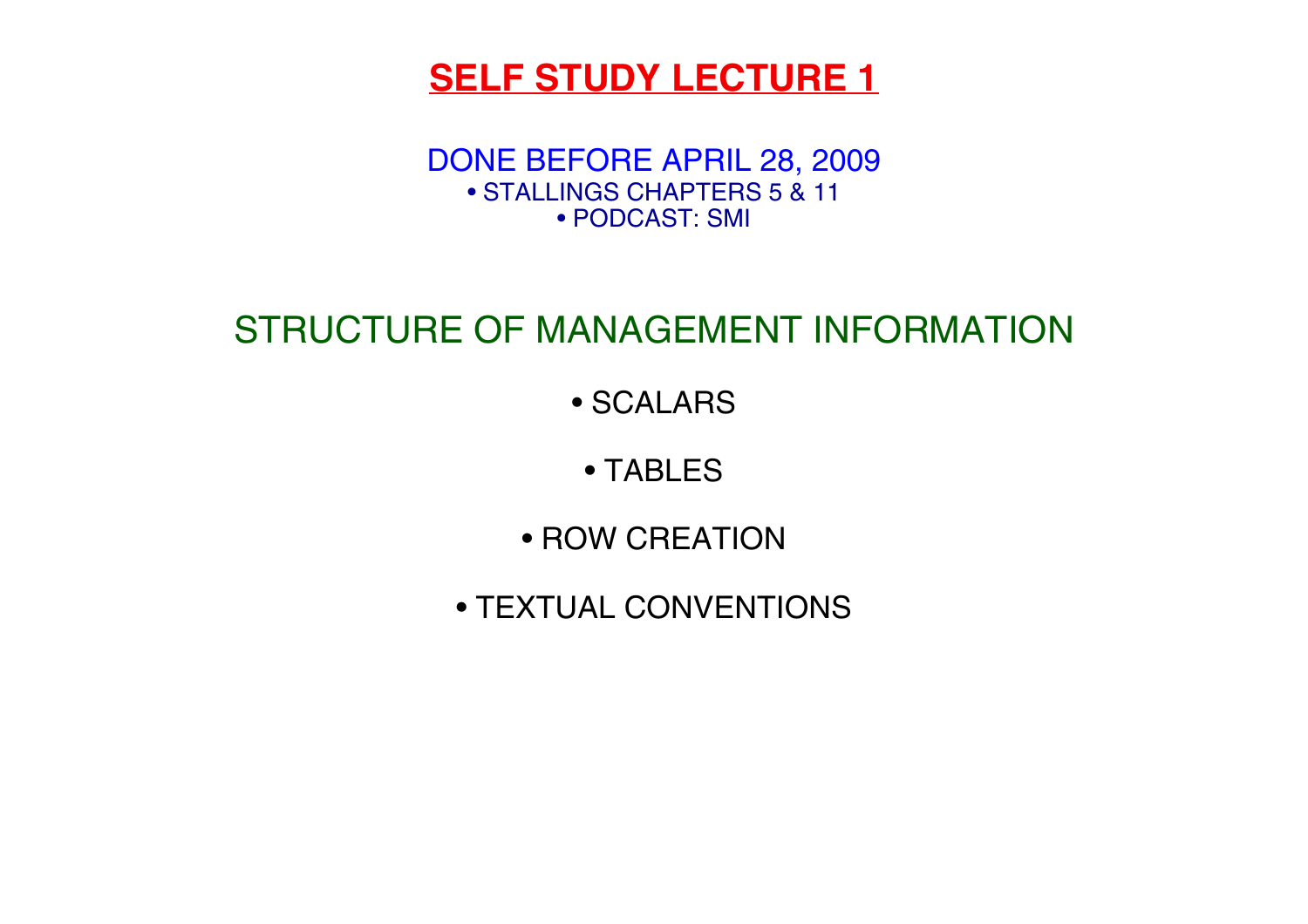#### DONE BEFORE APRIL 28, 2009

SMI

## USE SMIv2 TODEFINE AND VALIDATE A SIMPLE MIB MODULE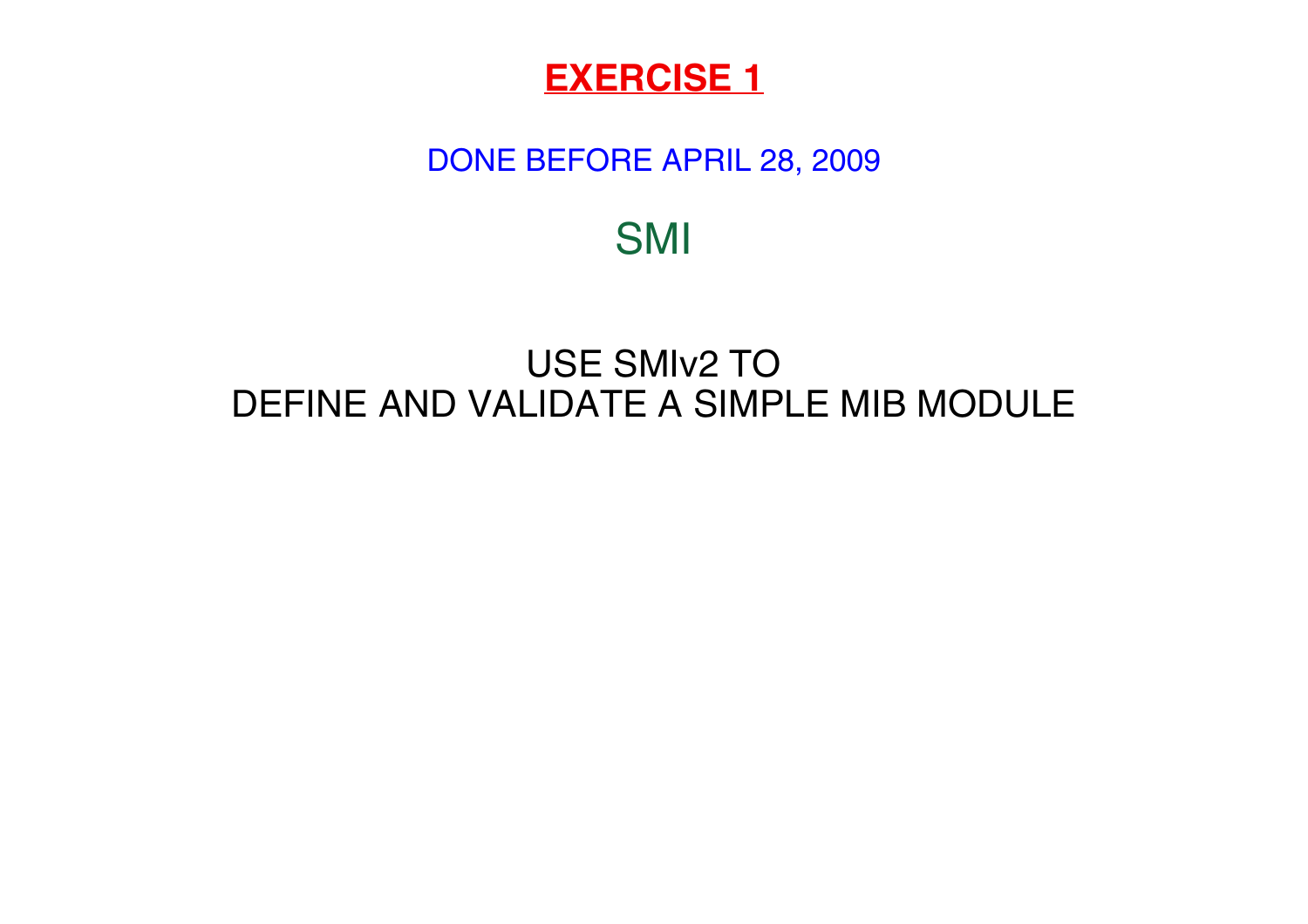ON APRIL 28, 2009 • STALLINGS CHAPTERS 7, 11 & 12

# SIMPLE NETWORK MANAGEMENT PROTOCOL

• SNMPV1

• PROXIES

• MESSAGE ENCODING

• SNMPV2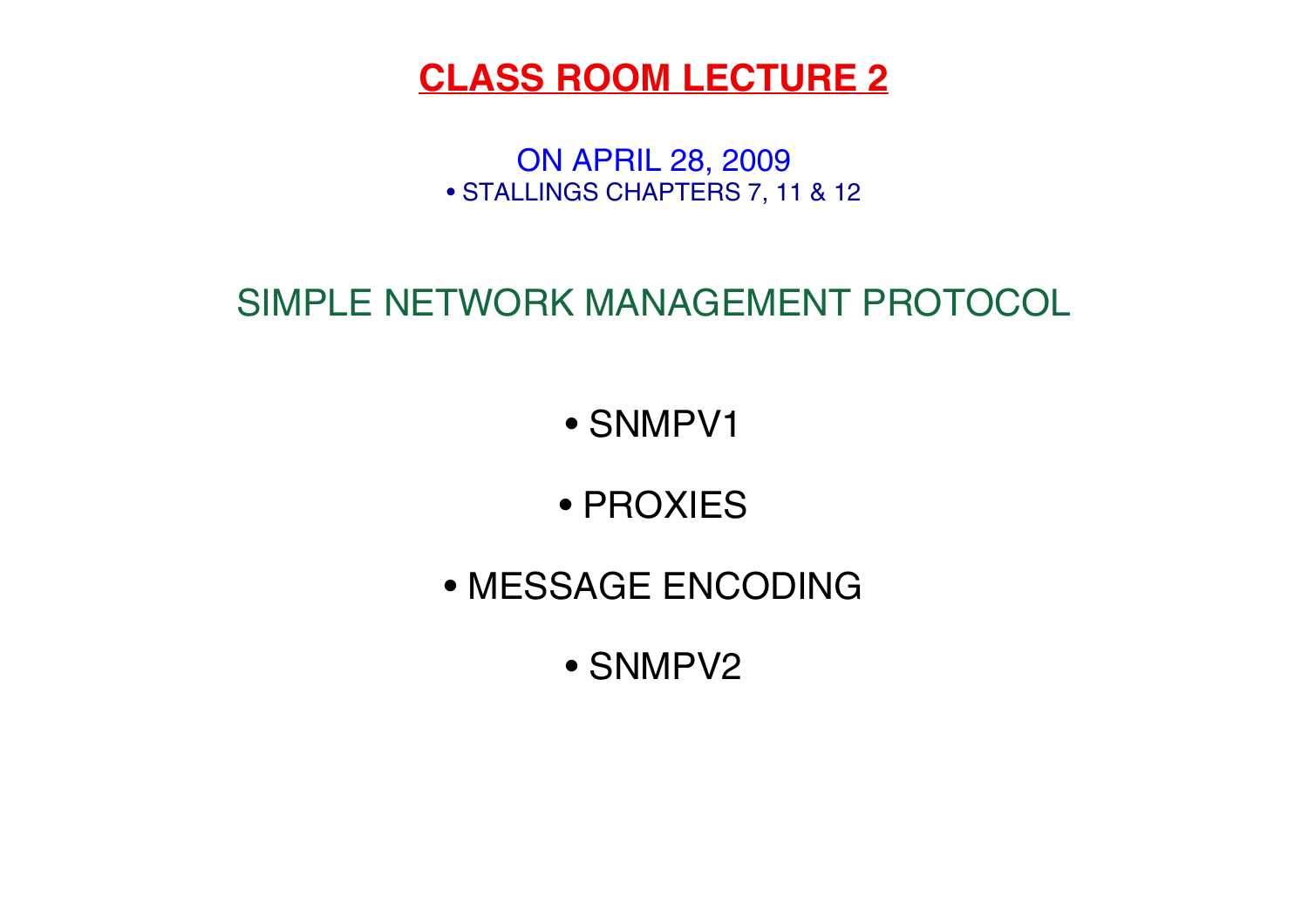## **SELF STUDY LECTURE 2**

DONE BEFORE MAY 12, 2009 • STALLINGS CHAPTERS 6 & 13 • PODCAST: INTRODUCTION TO MIBs, MIB-II

# MANAGEMENT INFORMATION BASES

MIBS

MIB-II

• SNMPv2 MIB

• IF MIB

• IP MIB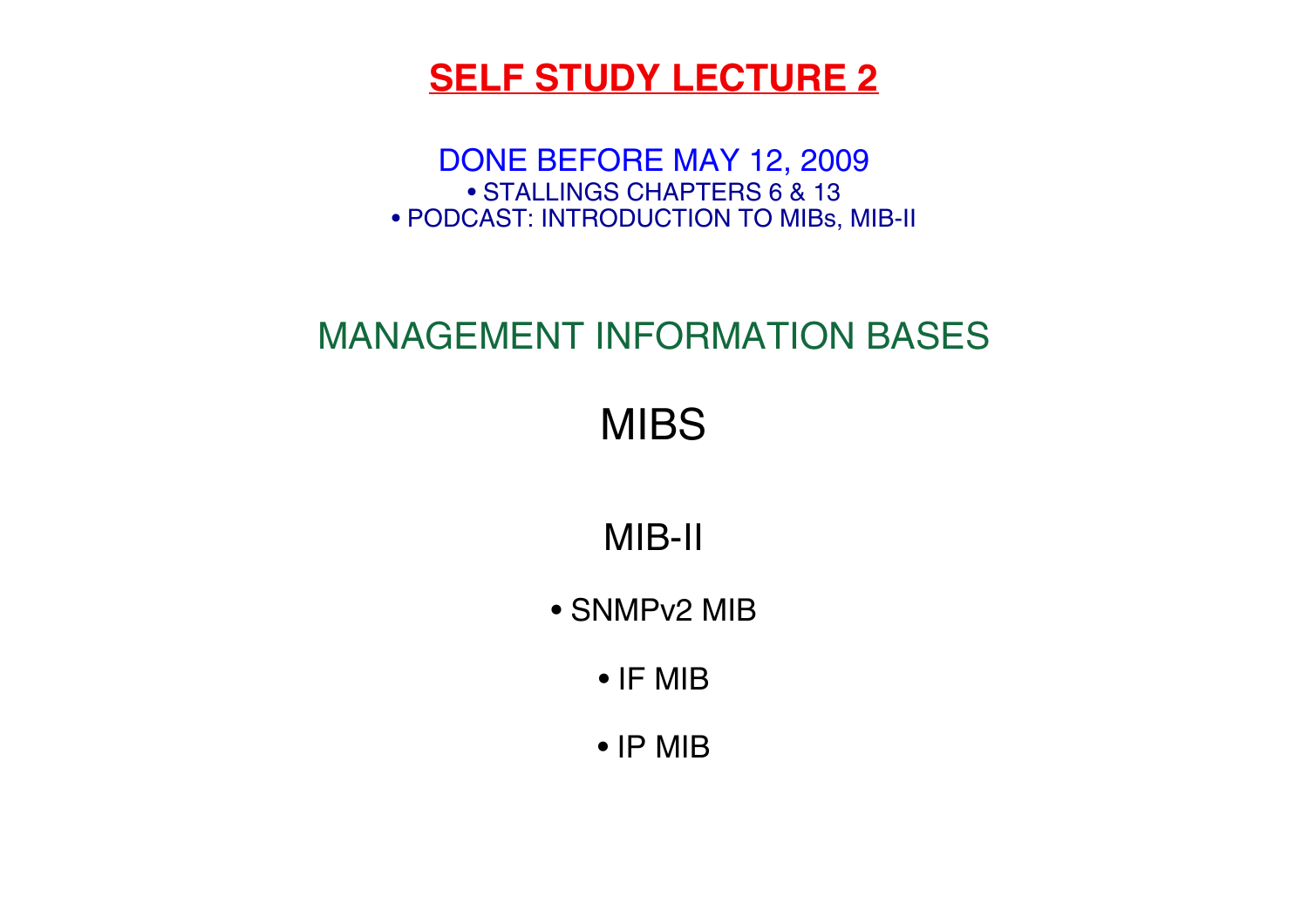

#### DONE BEFORE MAY 12, 2009

# MIBs

# RETRIEVE SPECIFIC MIB VALUES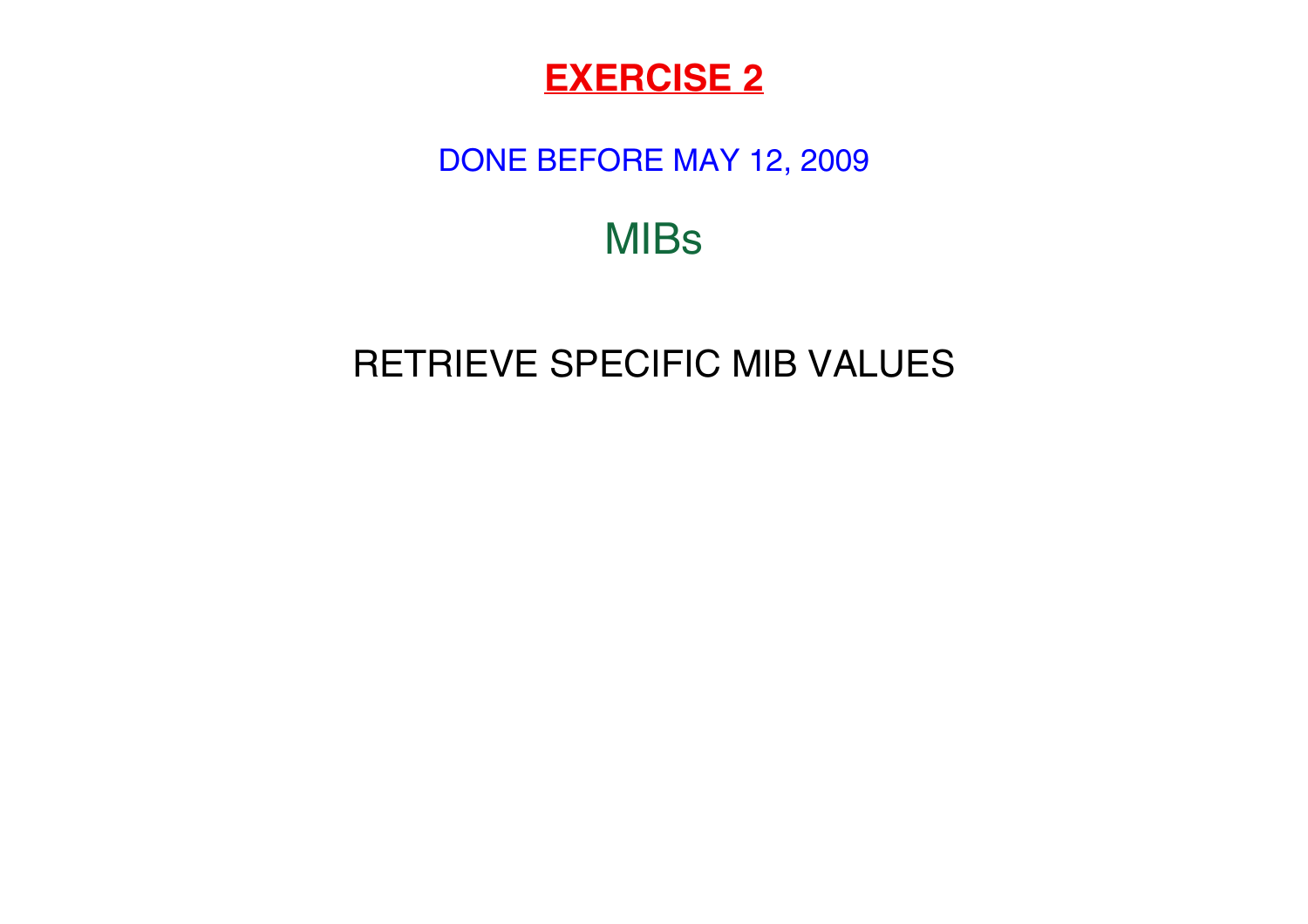#### DONE BEFORE MAY 19, 2009

# ASN.1

# DECODE A SNMP MESSAGE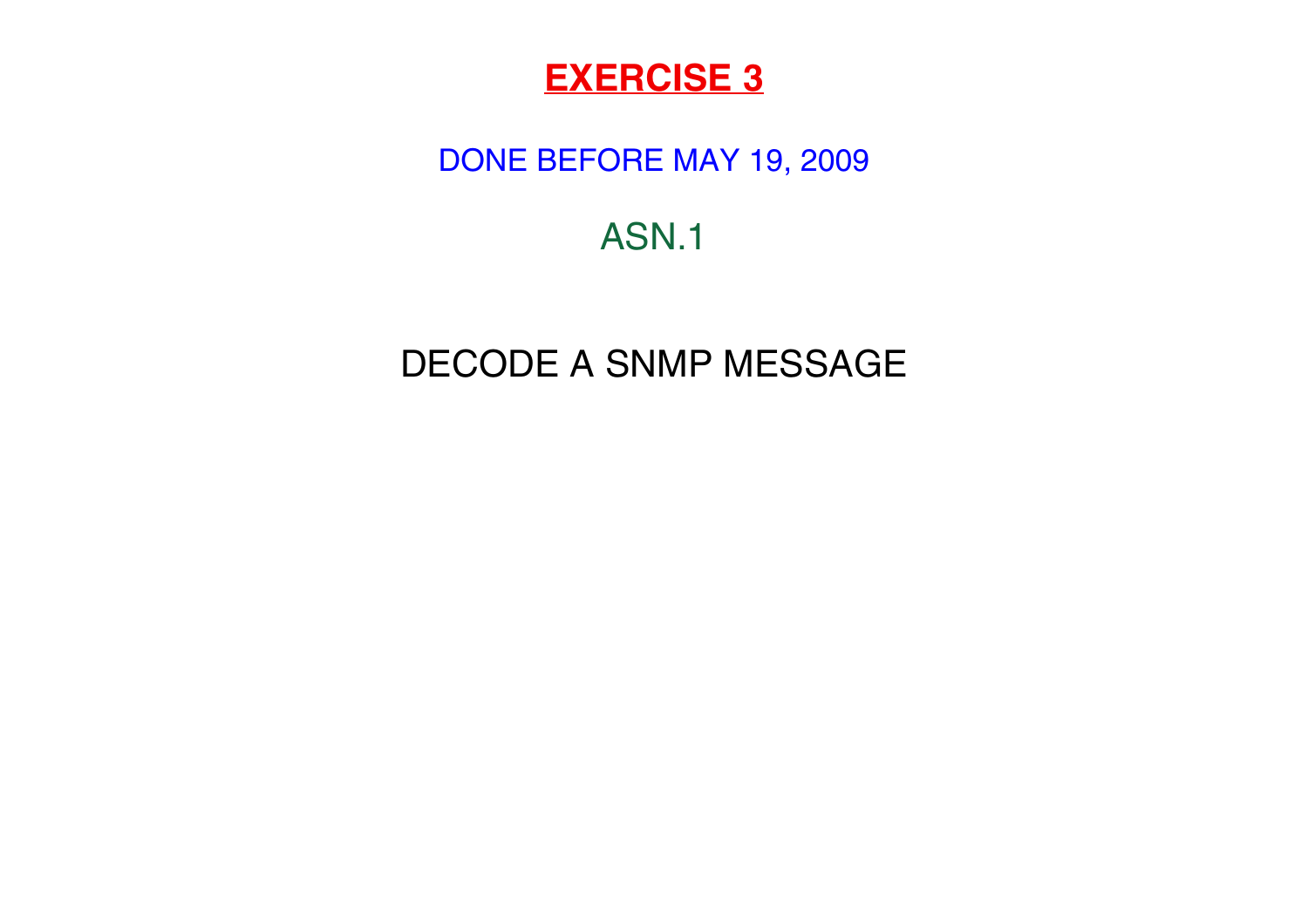DONE BEFORE MAY 26, 2009

# INSTALL AN SNMP AGENT

## OTHER STUDENTS SHOULD BE INFORMED ABOUT AGENT DETAILS:

- IP NUMBER
- PORT NUMBER
- COMMUNITY STRING
	- SECURITY NAME
	- SECURITY KEYS

AGENTS SHOULD CONTUNUE RUNNING UNTIL JUNE 5• AGENTS WILL BE USED IN EXERCISE 6• YOUR AGENT WILL BE USED BY ALL OTHER STUDENTS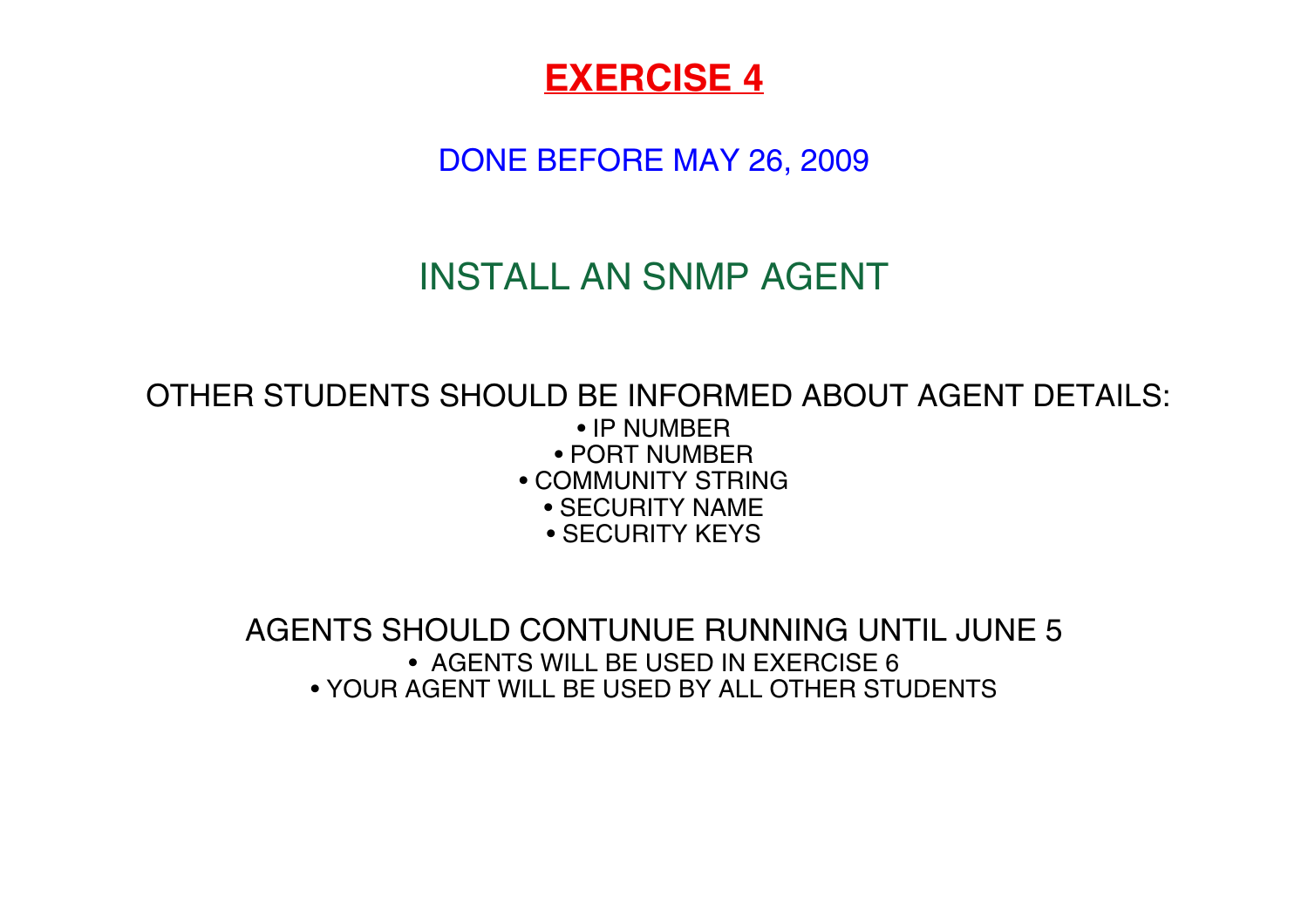ON MAY 26, 2009 • STALLINGS CHAPTERS 15, 16 & 17



#### DISTRIBUTED MANAGEMENT• DISMAN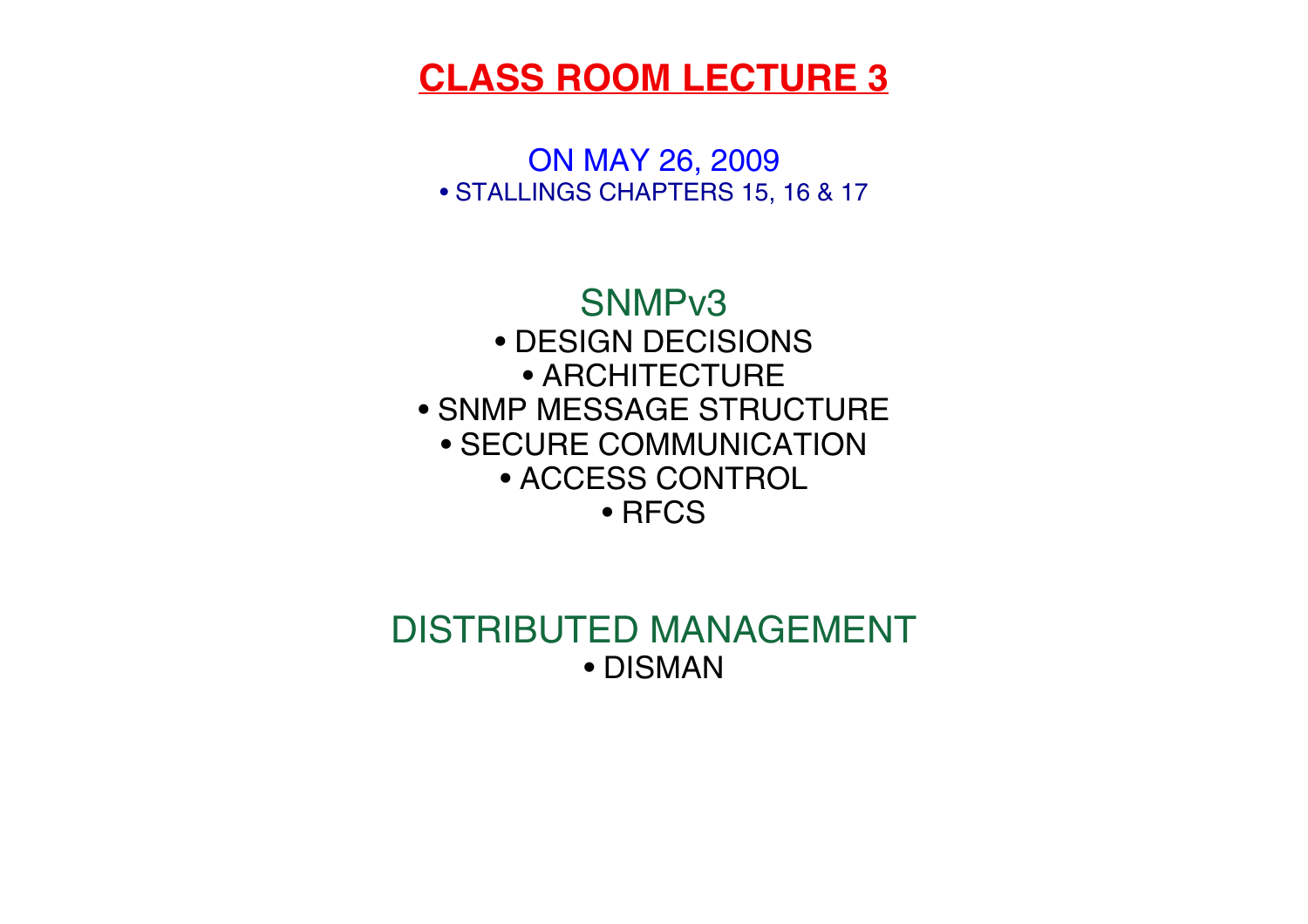#### DONE BEFORE JUNE 2, 2009

SIMPLE NETWORK MANAGEMENT PROTOCOL

# PERFORM SNMP OPERATIONS ON A DEMO MIB

# COMPARE THE RESULTS FOR:

- SNMPv1
- SNMPv2
- SNMPv3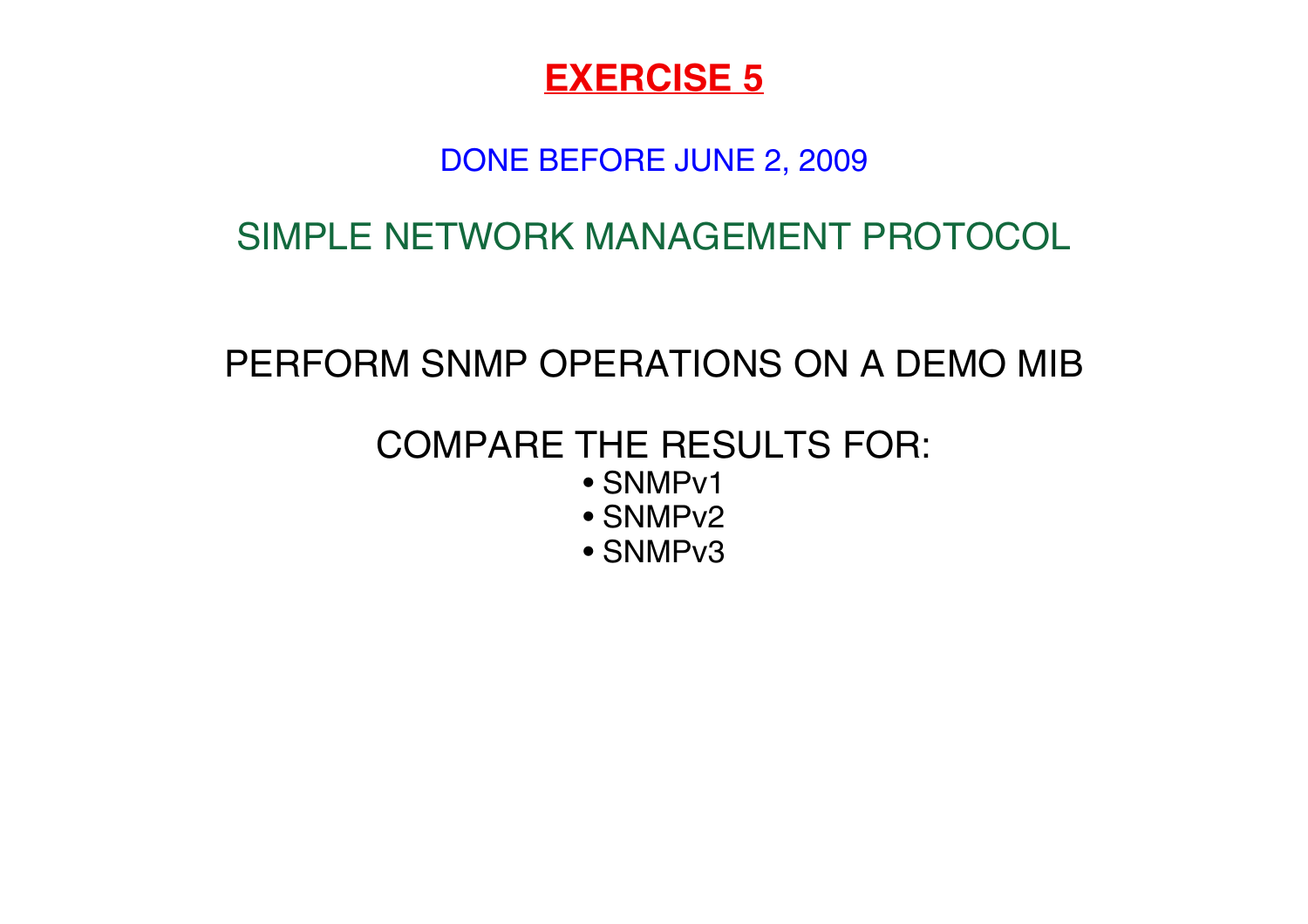ON JUNE 2, 2009 BY RAMIN SADRE• STUDY MATERIAL: SLIDES

# INTERNET MEASUREMENTS

• ACTIVE VERSUS PASSIVE MEASUREMENTS

• MEASUREMENT LOCATION

• MEASUREMENT TOOLS

• MEASUREMENT RESULTS: EXAMPLES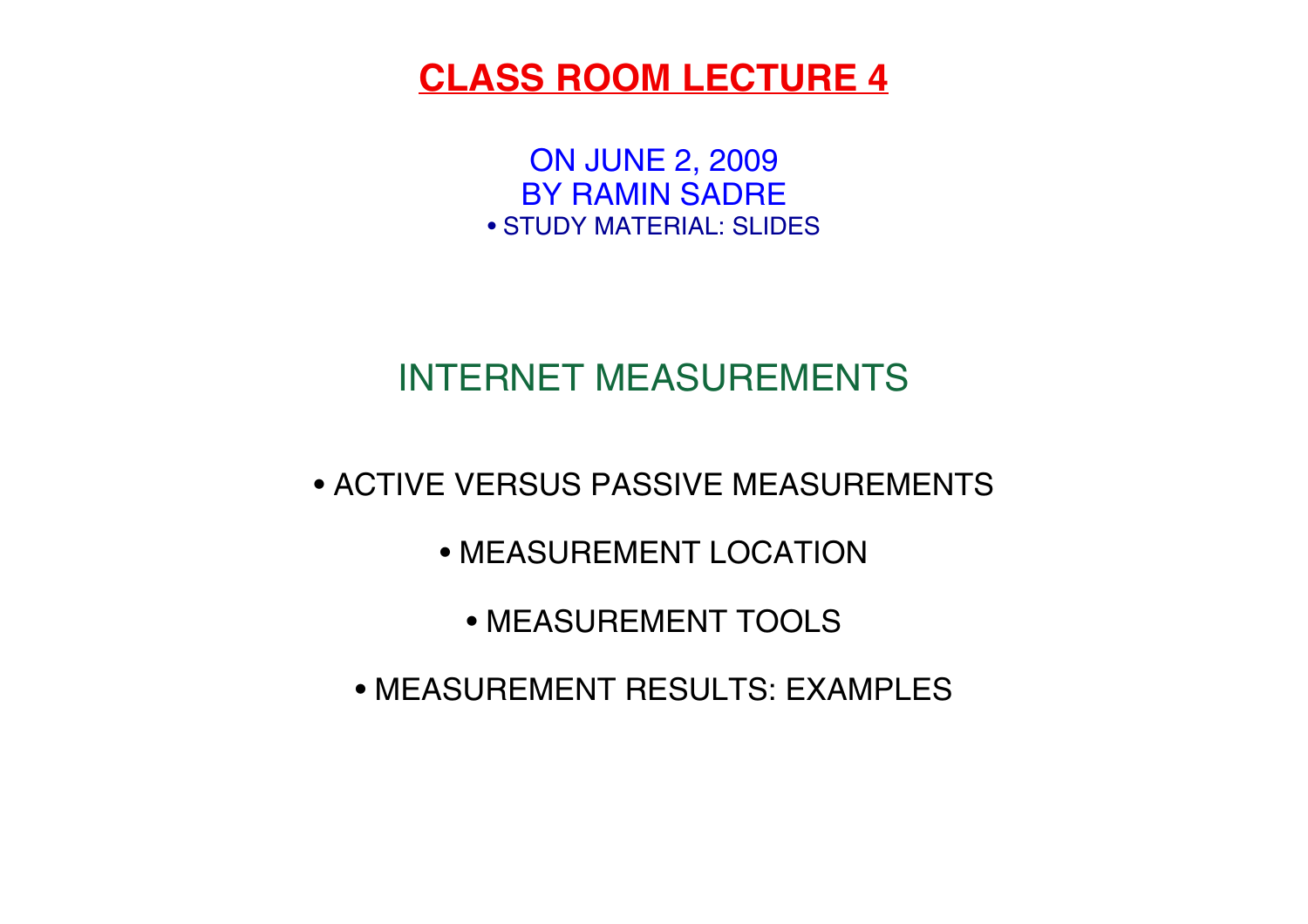ON JUNE 9, 2009 • STUDY MATERIAL: SLIDES

#### NEW DEVELOPMENTS • WEB SERVICES BASED MANAGEMENT• NETCONF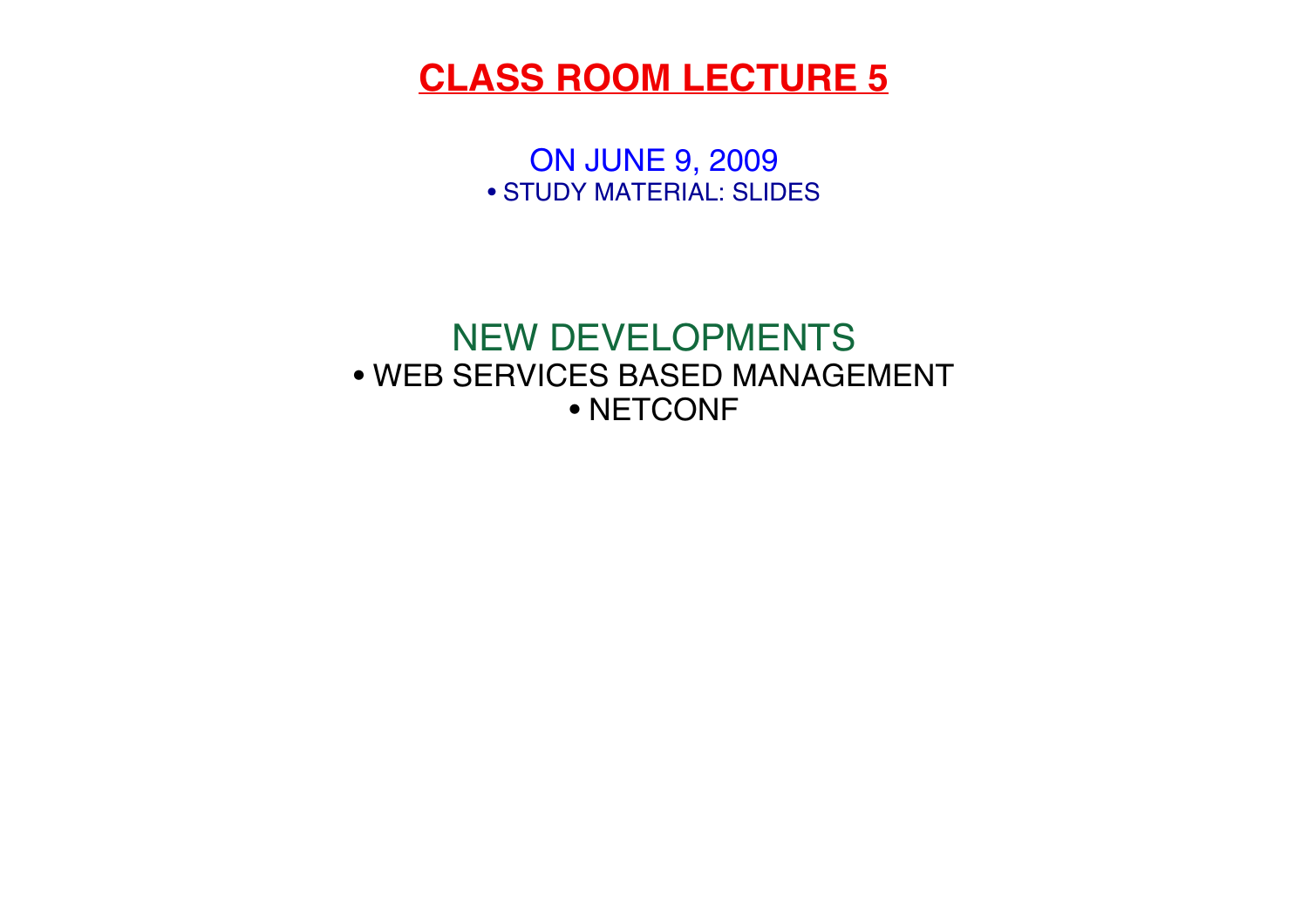PREPARE BEFORE JUNE 1, 2009

RUN BETWEEN JUNE 1 - 5, 2009

REPORT READY: JUNE 12, 2009

#### MANAGEMENT AND MEASUREMENT

MEASURE HOW YOUR SNMP AGENT IS USEDMONITOR OTHER SNMP AGENTS(USING TOOLS LIKE MRTG/CACTI/NAGIOS OR ZENOSS)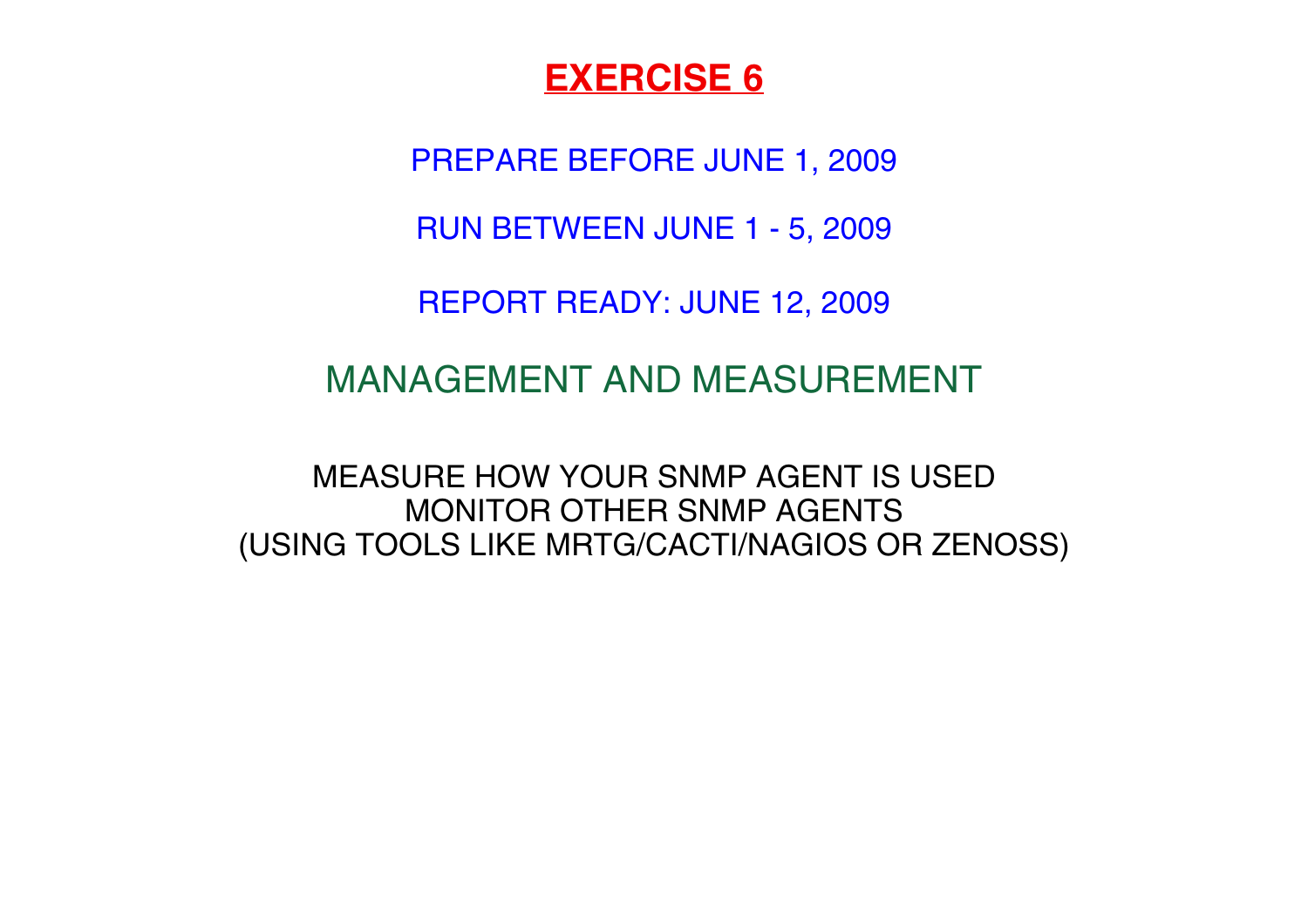ON JUNE 16, 2009

## BACK-UP DATE LECTURE ONLY IF NEEDEDINSTEAD OF ONE OF THE EARLIER DATES